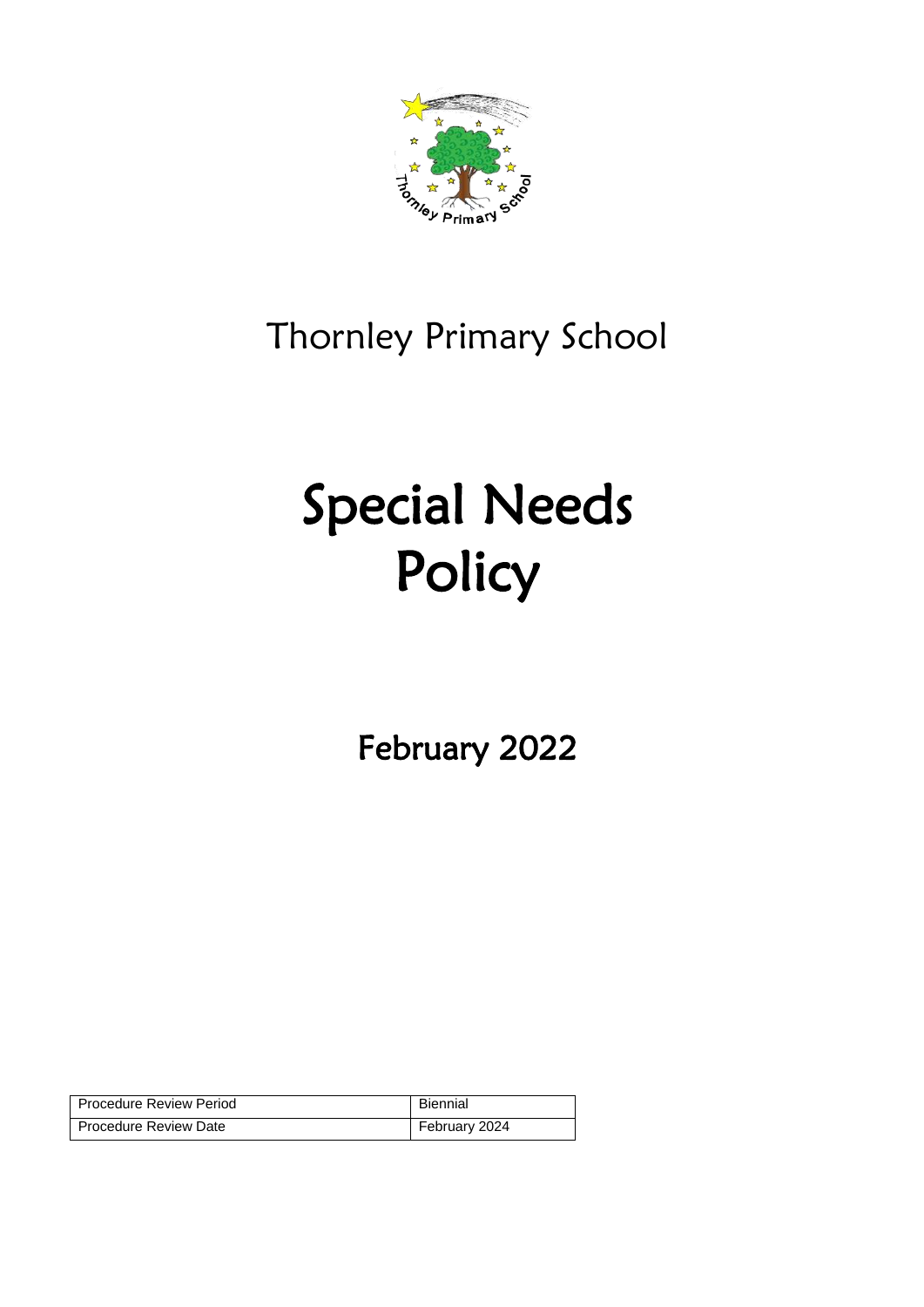# **INTRODUCTION**

*This policy should be read in conjunction with The Code of Practice, The SEND Information Report and the following:* 

- Equality Objectives
- Accessibility Plan
- Assessment for Learning
- Anti-Bullying Policy
- Medical Needs Policy

# **DEFINITIONS**

#### *Definition of Special Educational Needs and Disability (SEND):*

For the purposes of this policy we have used the term Special Educational Needs as defined by the Special Educational Needs and Disability Code of Practice: 0-25 implemented in September 2014. A child or young person has SEND if they have a learning difficulty or disability which calls for special educational provision to be made for him or her. *(Code of Practice D.F.E. 2014)*  A child of compulsory school age has a learning difficulty or disability if he or she:

a) has a significantly greater difficulty in learning than the majority of pupils of the same age; or b) has a disability which prevents or hinders him or her from making use of facilities of a kind generally provided for others of the same age in mainstream schools.

Special educational provision which meets the needs of children and young people with SEN includes: • High quality teaching that is differentiated and personalised to meet the individual needs of the majority of children and young people. Some children and young people need educational provision that is additional to or different from this. This is special provision under Section 21 of the Children and Families Act 2014.

# **RATIONALE**

*Thornley Primary School is an inclusive school, catering for a wide range of SEND, including pupils with:*  • Communication and interaction needs

- Cognition and learning needs
- Social, emotional and mental health difficulties
- Sensory or physical needs

Our school welcomes all children and values them as individuals, treating them equally and with respect. We believe that all children have the right to have their own particular needs recognised and addressed in order to achieve success. We believe that all teachers are teachers of children with SEND and it is therefore a whole school responsibility to ensure that these children's needs are addressed. Through staff working together as a team, and in partnership with pupils and their parents, we strive to ensure that the following aims are met. We place a great deal of value on the role of the parent/carer. We understand that it can be difficult in some cases for parents to deal with the fact that their child has additional needs and we are particularly sensitive in the early stages when a child is first identified. We aim to reassure parents/carers and clarify issues/information for them throughout the SEN process. We recognise that parents hold key information and have knowledge and experience to contribute to the shared view of their child's needs and the best ways.

#### **Aims**

To follow the guidelines set out in the SEND Code of Practice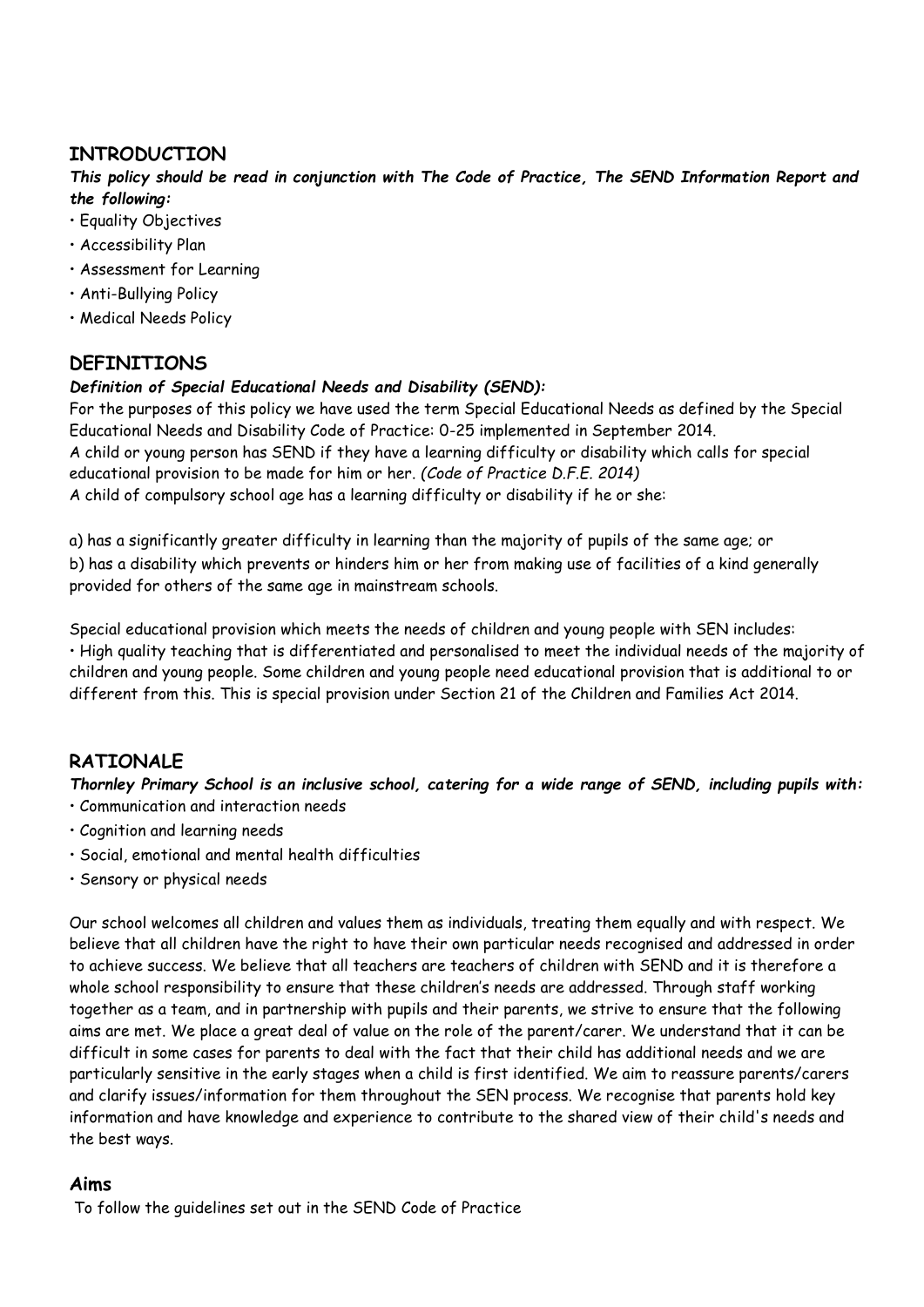To ensure that all pupils have equal access to a broad, balanced curriculum, which is differentiated to meet individual needs and abilities

• To identify children with SEND as early as possible and plan a program of support and intervention to address their needs

• To regularly track the progress of children with SEND through school tracking systems, review meetings, lesson observations and provision maps and support plans

- To provide good quality and regular training for staff in relevant areas of SEND
- To evaluate the impact of staff training and provision/intervention programs

• To develop good relationships with parents/carers to ensure pupils with SEND are supported well both at home and at school

• To ensure that all staff working with SEND children are clear about their roles

• To ensure that the SEND budget is used appropriately to fund high quality resources for children with Special Educational Needs or Disabilities

- To work effectively with a range of other external agencies
- To make good links with other mainstream primary schools, secondary schools, and special schools

# **ROLES AND RESPONSIBILITIES**

#### *Provision for pupils with special educational needs is a matter for the school as a whole.*

#### **Governing Body**

The governing body will have the following responsibilities. They will:

- Appoint a governor with specific responsibility for SEND
- Have regard to the SEND Code of Practice and should oversee the implementation of the reform and provide strategic support to the head teacher

• Publish information on the school's website about the implementation of the governing body's policy for pupils with SEND

• Ensure that there is a qualified teacher designated as SENDCO

• Cooperate generally with the local authority including in developing the local offer and when the school is being named in an EHC plan

• Ensure that arrangements are in place in school to support pupils with medical conditions

• Publish information about the arrangements for the admission of disabled children, the steps taken to

prevent disabled children being treated less favourably than others, the facilities provided to assist access of disabled children, and their accessibility plans

• Ensure that all governors are aware of the school's SEND provision including the deployment of funding, equipment and personnel

# **The Head teacher**

The head teacher will have the following responsibilities. They will:

• Take overall responsibility for implementing the Code of Practice

• Ensure that the SENDCO has adequate time to carry out duties and is able to influence strategic decisions about SEND

\* Ensure the wider school community understands the implications of SEND provision for whole school improvement (from governors to classroom teachers and teaching assistants)

• Put in place arrangements to ensure parents are regularly engaged in discussions about the progress of their child (at least three times a year)

• Ensure a process is in place for involving parents and young people in reviewing provision and planning for those currently on any identified pupils with SEND

• Report to the governing body how resources are deployed to meet provision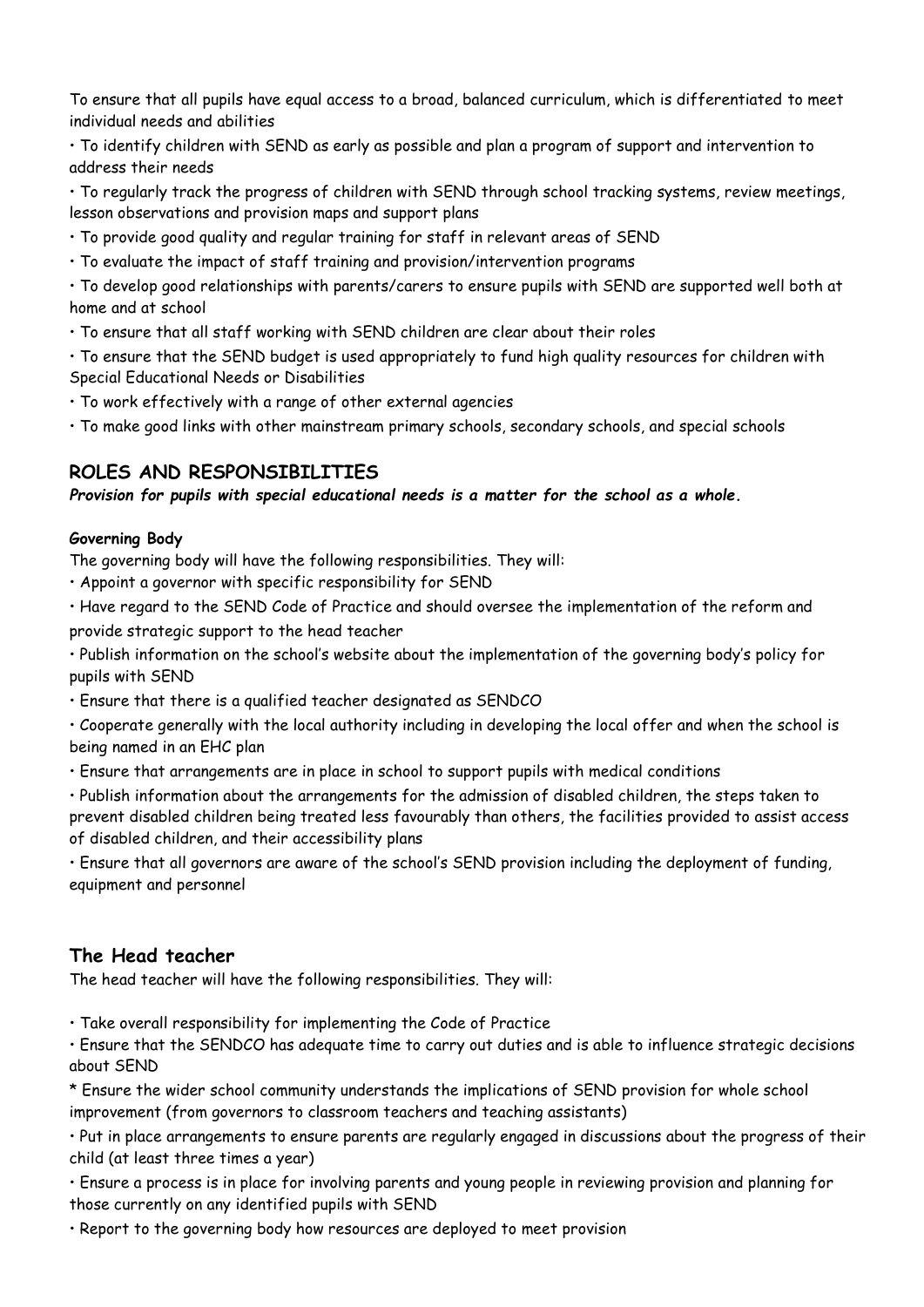# **The Special Educational Needs and Disabilities Co-ordinator (SENDCO)**

At Thornley Primary School, the SENDCO is *Mrs Christine Williams*. Responsibilities include:

- Overseeing the day-to-day operation of school's SEND policy
- Coordinating provision for children with SEND
- Liaise with designated teacher (also HT at Thornley Primary) where a Looked after Child has SEND
- Overseeing SEND support plans and ensuring teachers and support staff work closely with parents/carers
- to follow a graduated approach to SEND Support
- Advise on use of delegated budget/other resources
- Liaise with parents of children with SEND
- Maintain links with other education settings and outside agencies
- Liaise with potential next providers of education
- Work with governors on Equality Act
- Ensure that SEND records are up to date
- Contribute to the in service training of staff

# **Class Teachers**

Class teachers have the following responsibility to:

- Provide 'Quality First Teaching' and a graduated approach of *assess, plan, do, review*
- Focus on outcomes for the child: be clear about the outcome wanted from any SEND support
- Be responsible for meeting special educational needs: use the SENDCO strategically to support the quality of teaching, evaluate the quality of support and contribute to school improvement
- Have high aspirations for every pupil: set clear progress targets for pupils and be clear about how the full range of resources are going to help reach them

• Work in partnership with pupils and parents/carers in planning and reviewing progress, seek their views and provide regular updates on progress.

Produce SEN support plans in negotiation with parents, reviewing every term.

# **Support Staff**

Class teachers work with Support Staff to plan effective provision for pupils with SEND. Effective liaison between support staff and class teachers is essential to ensure planned activities are linked to targets set out in support plans.

• TAs are part of the whole school approach to SEND working in partnership with the class teacher and the SENDCO to deliver pupil progress and to narrow gaps in performance

• The support they give should be focused on the achievement of specific outcomes within the graduated approach to SEND support agreed with parents in the context of high quality teaching overall

• TAs can be part of a package of support for the individual child but should never be a substitute for the teacher's involvement with that child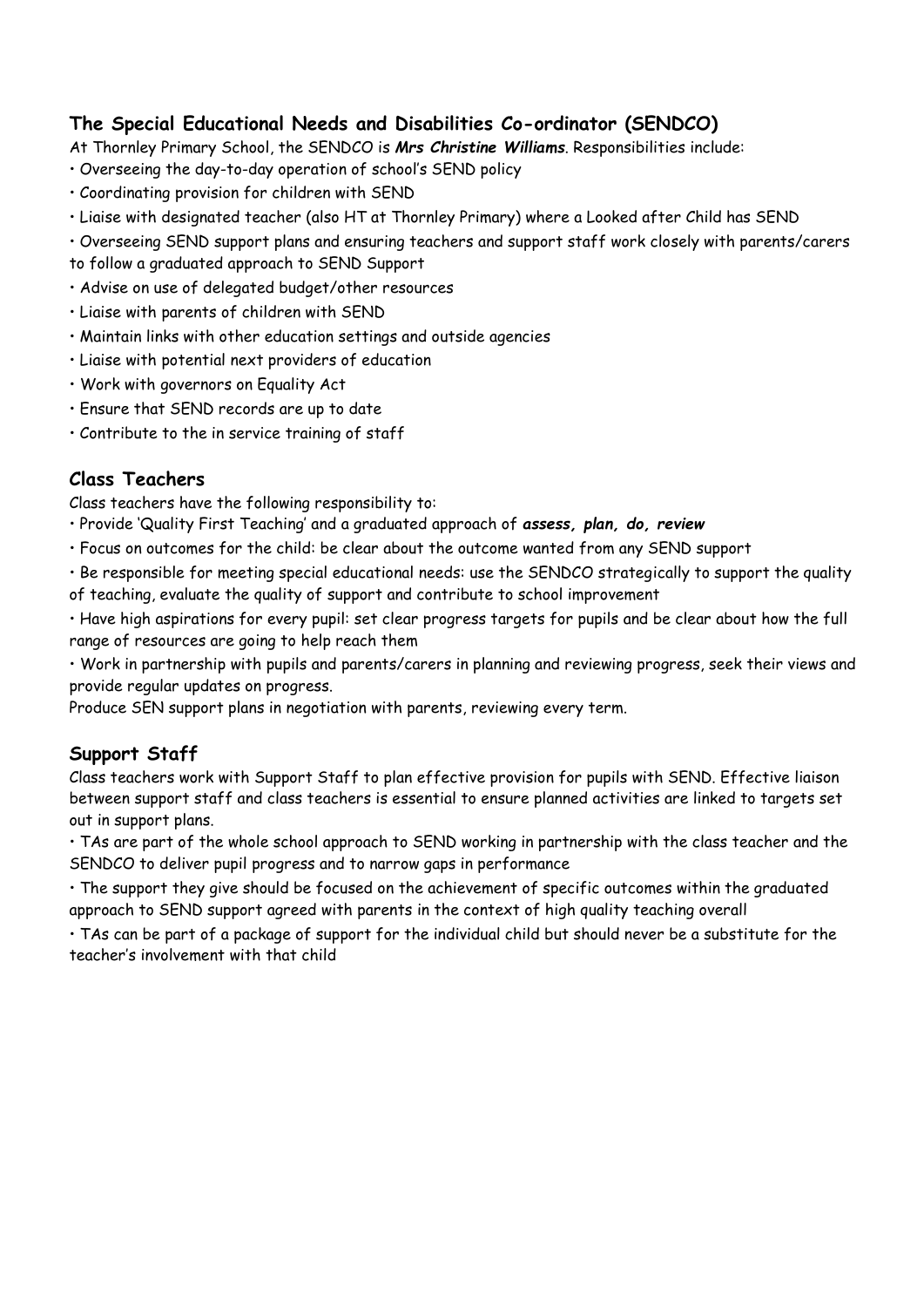# **IDENTIFICATION OF SEND**

Through their discussions, observations, assessments and data analysis the SENDCOs, class teachers, key workers and support staff will identify any children who appear to have SEND. Children with SEND may also be identified by outside agencies and organisations. Parents and carers may also inform the SENDCOs or teaching staff of any concerns and possible Special Educational Needs or Disabilities.

#### **SEND Support**

When a class teacher or the SENDCO identify a child with Special Educational Needs or Disabilities, the class teacher will provide interventions through 'Quality First Teaching' that are additional to those provided as part of the school's usual differentiated curriculum. The triggers for SEND support are that, despite receiving quality first teaching the child:

• Continues to make little or no progress in specific areas over a long period

• Continues working at National Curriculum levels substantially below that expected of children of a similar age

• Continues to have difficulty in developing literacy and mathematics skills

• Has emotional difficulties which substantially and regularly interfere with the child's own learning or that of the class group

• Has sensory or physical needs, and requires additional specialist equipment or regular advice or visits by a specialist service

• Has ongoing communication or interaction difficulties that impede the development of social relationships and cause substantial barriers to learning

If necessary the SENDCO, in partnership with parents and the child, may refer to outside agencies such as Educational Psychology or Specialist Support Teams for additional support.

#### **Referral for Education, Health and Care Assessment**

Where, despite the school having taken relevant and purposeful action to identify, assess and meet the SEND of a child, or the child has not made expected progress the school or parents should consider requesting an Education, Health and Care Assessment. To inform this decision the local authority will expect to see evidence of action taken by the school. These include:

- Records of regular interventions, strategies, reviews and their outcomes
- The pupil's health including the child's medical history where relevant
- Early Learning Goals and National Curriculum levels of attainment in literacy and mathematics

• Educational and other assessments, for example from an advisory specialist support teacher or an educational psychologist

- Views of the parents and of the child
- Involvement of other professionals such as health, social services or education welfare service
- Costed provision maps

Parents or school are the only partner who can request an Education, Health and Care Assessment. **Education, Health and Care Plan (EHCP)** 

An EHCP includes the following and will be reviewed annually:

- The pupil's name, address and date of birth
- Details of all of the pupil's special needs, including health needs

• Identification of the special educational provision necessary to meet the pupil Special Educational Needs or Disabilities

• Short term targets for the child to work towards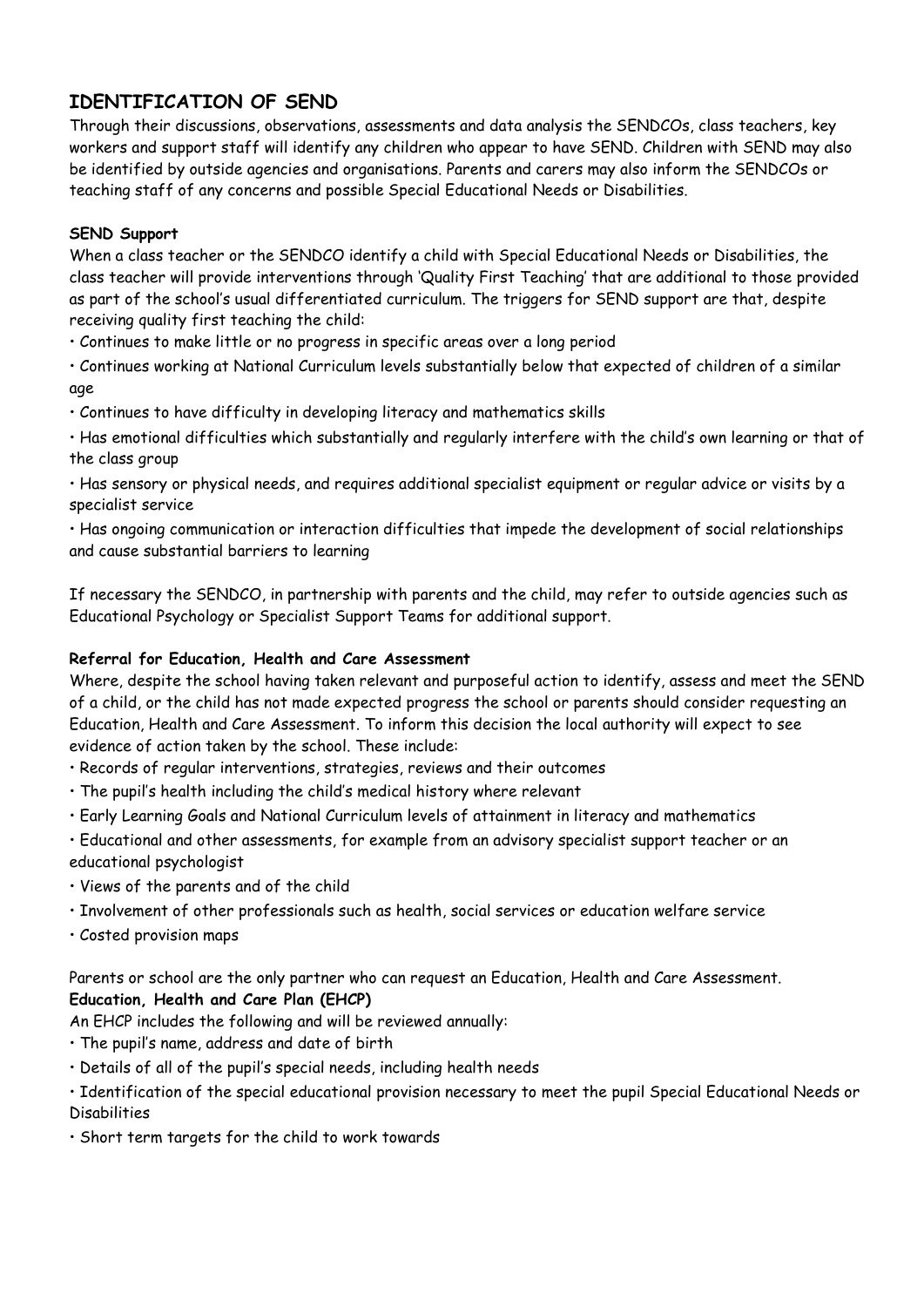- Identification of the type and name of the school where the provision is to be made
- Relevant non-educational needs of the child
- Information on non-educational provision
- Reports and views of any other specialist involvement

All children with EHCP will have short-term targets set for them that have been established after consultation with parents, and the child. An EHCP will be reviewed annually and will last until the child is 25, or all targets are met.

# **RECORDING SEND**

#### **SEND Register**

This is an electronic file kept by the SENDCO through SIMS. It indicates which children have SEND and what stage they are at. The SENDCO maintains the Register as a working document. Details of children's SEND needs and associated records are (to be) held on CPOMS (transition during Autumn 2021).

#### **Medical Register**

The Office Manager maintains a copy of the Medical Register as the responsible person. Copies will be kept in the school office, easily accessible by first aiders and are available in other areas throughout school. The Medical Register may be amended throughout the year by the class teacher following consultation. The SENDCO will become involved should a child's medical attention present a barrier to their learning.

**Pupil Files** are kept up to date by the SENDCO.

**Class Teachers** will keep copies of support plans for reference and amending in their short term planning files.

**Transfer of Information** will be the responsibility of the SENDCO

#### **ANNUAL REVIEWS**

It is a statutory requirement for children with an EHCP to have an Annual Review. At Thornley Primary School we hold annual reviews for children with an EHCP and termly reviews for those on SEND support. Parents/carers and other agencies, where appropriate, are invited to these. SEND Support reviews are part of/follow Parent Consultations at the end of each term, and are held with the SENDCO. During these reviews, feedback is given about a child's progress and new targets are agreed where necessary.

#### **STAFF TRAINING**

The school makes an annual audit of training needs for all staff taking into account school priorities as well as personal and professional development. The school is allocated funding from the Standards Fund each year which it may use to meet identified needs. Particular support will be given to Newly Qualified Teachers and other new members of staff.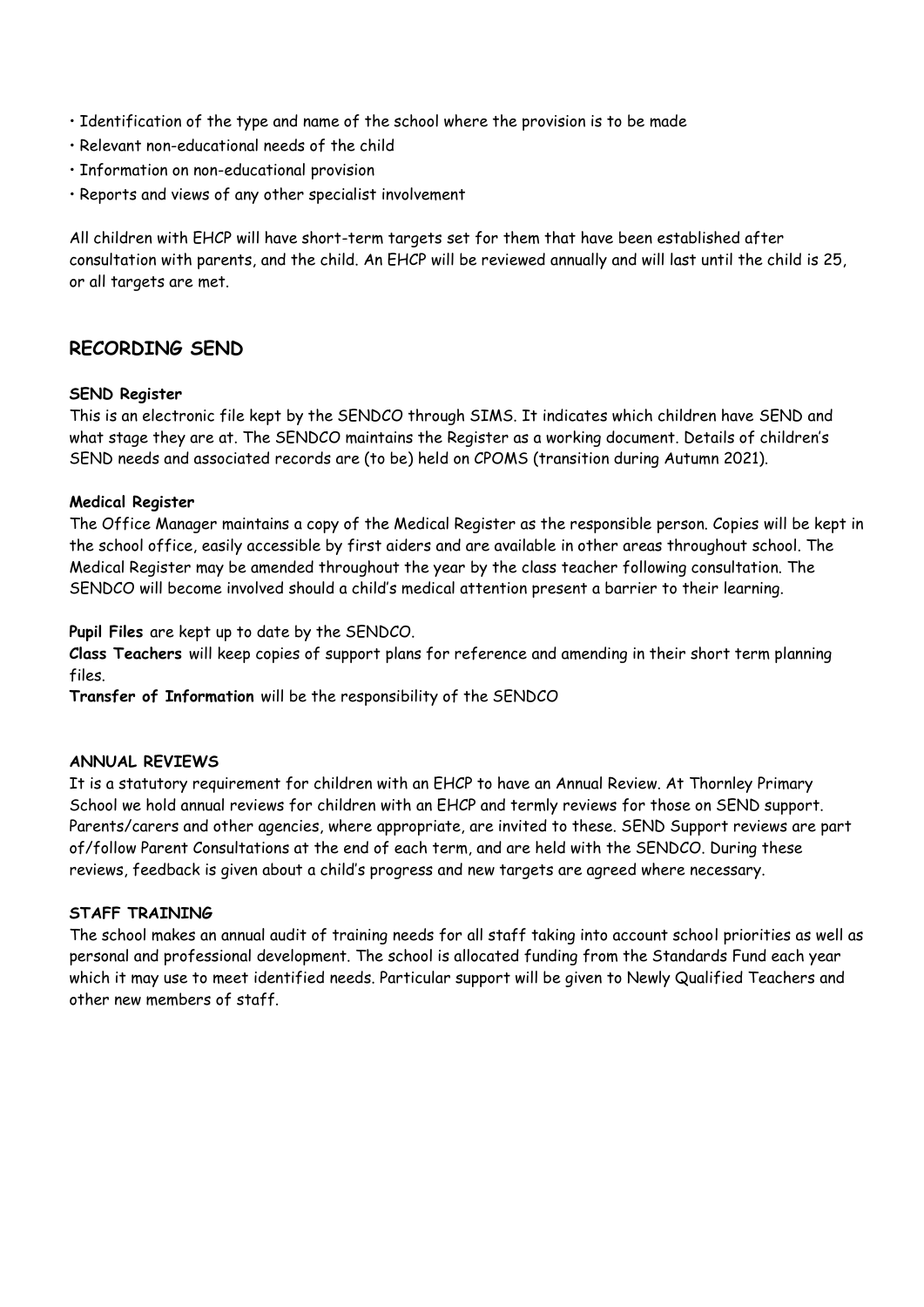#### **POLICY EVALUATION**

#### *The implementation of this policy will be monitored by the head teacher/SENDCO. It will be reviewed every two years.*

When reviewing the success of this policy we will take into account:

- Progress of SEND children compared to non- SEND
- Standards reached by pupils with SEND
- The percentage of parents attending review meetings, including Annual Reviews
- The number of complaints received regarding SEND provision.
- \*Through regular classroom observation we will also take into account:

• The quality of curriculum planning and the extent to which teachers and SEND support staff work together as a team

- The extent to which pupils are following an appropriately differentiated curriculum
- The use of varied resources which enable pupils with SEND to make progress towards their targets
- The ethos of the classroom and the extent to which pupils with SEND are well-cared for and supported

#### **Evaluating the success of provision**

Evaluation is ongoing which means that the SEND provision is always the subject of continuous assessment and review.

#### **Work with parents/carers.**

Parents/carers of children with additional needs have access to the 'Special Educational Needs and Disability: Information for Parents and Carers' leaflet produced by the SEND team (available on the school website).

Parents/carers of children with additional needs have access to SEND information on the school website. In order to make consistent continuous progress in relation to SEND provision the school encourages feedback from parents/carers throughout the year, through:

o Invitations to review meetings

- o Informal conversations, including telephone conversations
- o Drop-in meetings
- o Parents' evenings
- o Sharing targets, assessments and provision
- o Support with transition
- o Provision of annual progress reports

#### **Support from outside agencies**.

- Referrals made by SEND team following consultation with parents/carers.
- Use of standardised assessment to assess need and provision.
- Recommendations/programmes followed and included on Support Plans.
- Reasonable adjustments made across school.
- Multi-agency meetings.
- Relevant training for specific staff.
- The SENCO attends relevant SEND courses and facilitates/signposts relevant SEND focused external training opportunities for all staff.

# **Transition**

Upon admitting new children with known SEND the SENDCO will contact the previous school to collect information and request paperwork to be transferred and arrange a meeting with the parents.